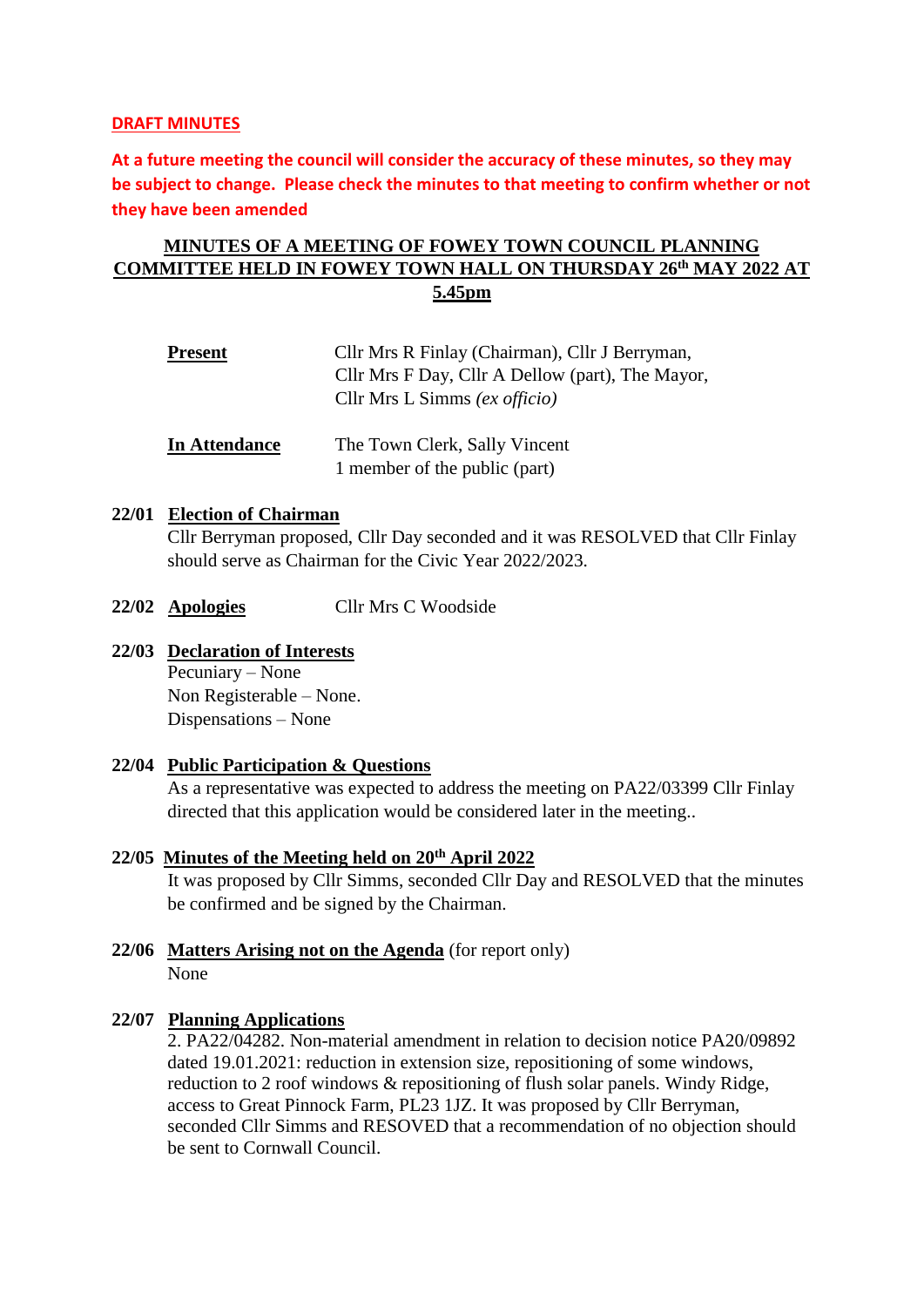3. PA22/04240. [Works to trees in a conservation area \(CA\), works include removal of](https://planning.cornwall.gov.uk/online-applications/applicationDetails.do?activeTab=summary&keyVal=RBCZ78FG1W400&prevPage=inTray)  [x1 Pine and x1 Sycamore tree.](https://planning.cornwall.gov.uk/online-applications/applicationDetails.do?activeTab=summary&keyVal=RBCZ78FG1W400&prevPage=inTray) 72, Esplanade, PL23 1JA. Cllr Day reported that the application site was boarded up so she had been unable to enter but warned that the trees were on the cliff edge on very unstable ground. However, she did not consider them worthy of preservation and she proposed, Cllr Berryman seconded and it was RESOLVED that a recommendation of no objection should be sent to Cornwall Council.

4. PA22/03764. [Listed Building Consent to install a fire security system and intruder](https://planning.cornwall.gov.uk/online-applications/applicationDetails.do?activeTab=summary&keyVal=RAL1AAFGLWW00&prevPage=inTray)  [security system. All works internal.](https://planning.cornwall.gov.uk/online-applications/applicationDetails.do?activeTab=summary&keyVal=RAL1AAFGLWW00&prevPage=inTray) Place House, access to Place House, PL23 1BS. It was proposed by Cllr Simms, seconded Cllr Finlay and RESOVED that a recommendation of no objection should be sent to Cornwall Council.

The applicant for PA22/3399 arrived and it was proposed by Cllr Berryman, seconded Cllr Finlay and RESOLVED hat the meeting should be suspended to allow him to address the meeting.

The applicant explained that his business had had a difficult time during Covid and that it had become apparent that restaurants cannot attract lunchtime trade without having some form of outside space/terrace. There was no scope for this at his other restaurant, Fitzroys, and this business could not survive without North Street Kitchen to complement it. He explained that the plan was to possibly keep part of the ground floor as a very small retail outlet with 4 letting bedrooms above and that North Street Kitchen would stay open all year, rather than just during the summer months. There would be no alteration to the outside appearance.

Cllr Dellow arrived.

Cllr Finlay observed that the plans did not give any details of the proposed extraction system. The applicant confirmed that noise and odour testing trials had been undertaken the previous day but no results were available as yet. Cllr Finlay noted that the Design Statement specified that the proposed shop would be a deli; the applicant confirmed that this was incorrect, he considered that there was no scope for another deli in the town but was rather vague about what the space would be used for.

It was proposed by Cllr Berryman, seconded Cllr Finlay and RESOLVED hat the meeting should be reopened. The member of the public was invited to stay but decided to leave.

. 1. PA22/03399. [Temporary permission for continued use of ground floor as](https://planning.cornwall.gov.uk/online-applications/applicationDetails.do?activeTab=summary&keyVal=R9X1ESFGMNR00&prevPage=inTray)  [restaurant / cafe with holiday letting suites on the first floor.](https://planning.cornwall.gov.uk/online-applications/applicationDetails.do?activeTab=summary&keyVal=R9X1ESFGMNR00&prevPage=inTray) 55, North Street, PL23 1DB. Members expressed concern about inaccuracies in the application given that the applicant had contradicted the information in the Design Statement and also that no information was available in respect of the new extractor system. It was proposed by Cllr Berryman, seconded Cllr Finlay and RESOLVED that the Town Clerk should contact the planning officer and request that further time should be allowed to respond to this application but that if this was not possible a recommendation of objection should be made to Cornwall Council. *Reason: Whilst this application is supported in principle, at this stage FTC must object as no information is available about the proposed extraction system, including the results of the noise and odour trials, and*